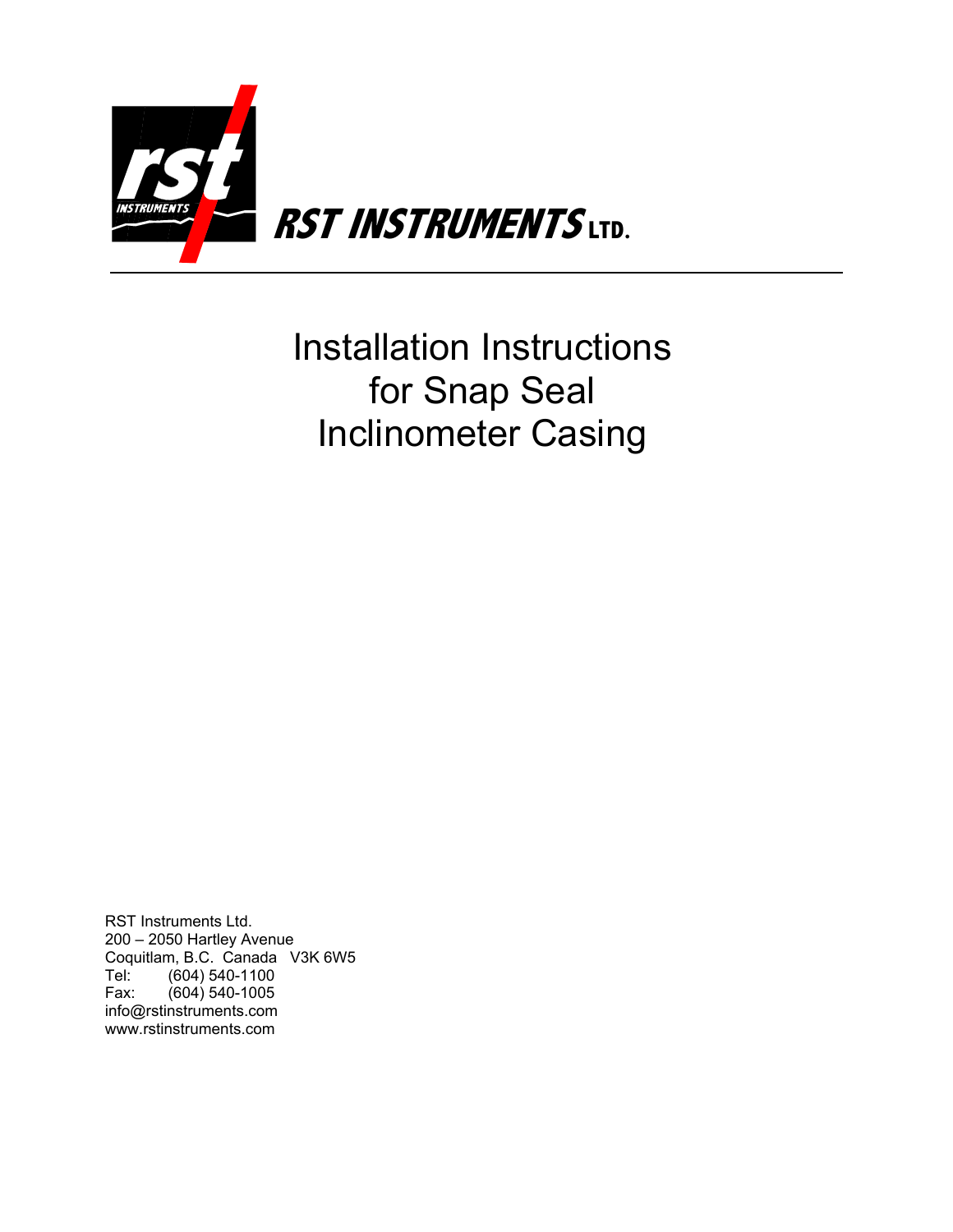# Installation Instructions for Snap Seal Inclinometer Casing

Although all efforts have been made to ensure the accuracy and completeness of the information contained in this document, RST Instruments reserves the right to change the information at any time and assumes no liability for its accuracy.

**Product:** Installation Instructions for Snap Seal Inclinometer Casing

**Document number:** ICM0011B **Revision:** 1.2 **Date:** May 27, 2004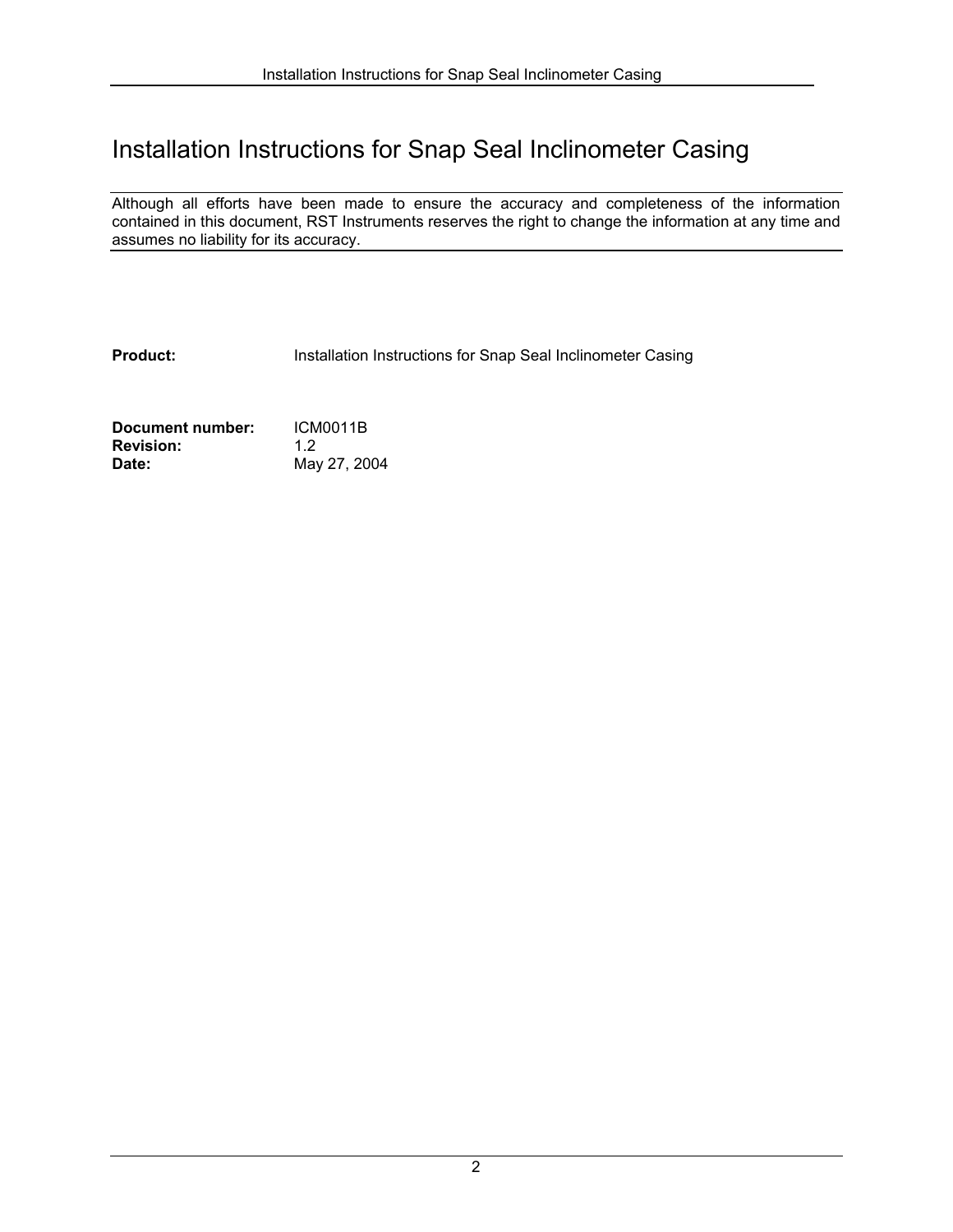## **Table of Contents**

| $\mathbf{1}$     |                                 |  |
|------------------|---------------------------------|--|
| $\mathbf{2}$     |                                 |  |
| 3                |                                 |  |
| $\boldsymbol{4}$ |                                 |  |
| 5                |                                 |  |
|                  | 5.1<br>5.2<br>5.3<br>5.4<br>5.5 |  |
| 6                |                                 |  |
|                  | 61<br>6.2<br>6.3<br>6.4         |  |
| $\overline{7}$   |                                 |  |
| 8                |                                 |  |

## **Figures**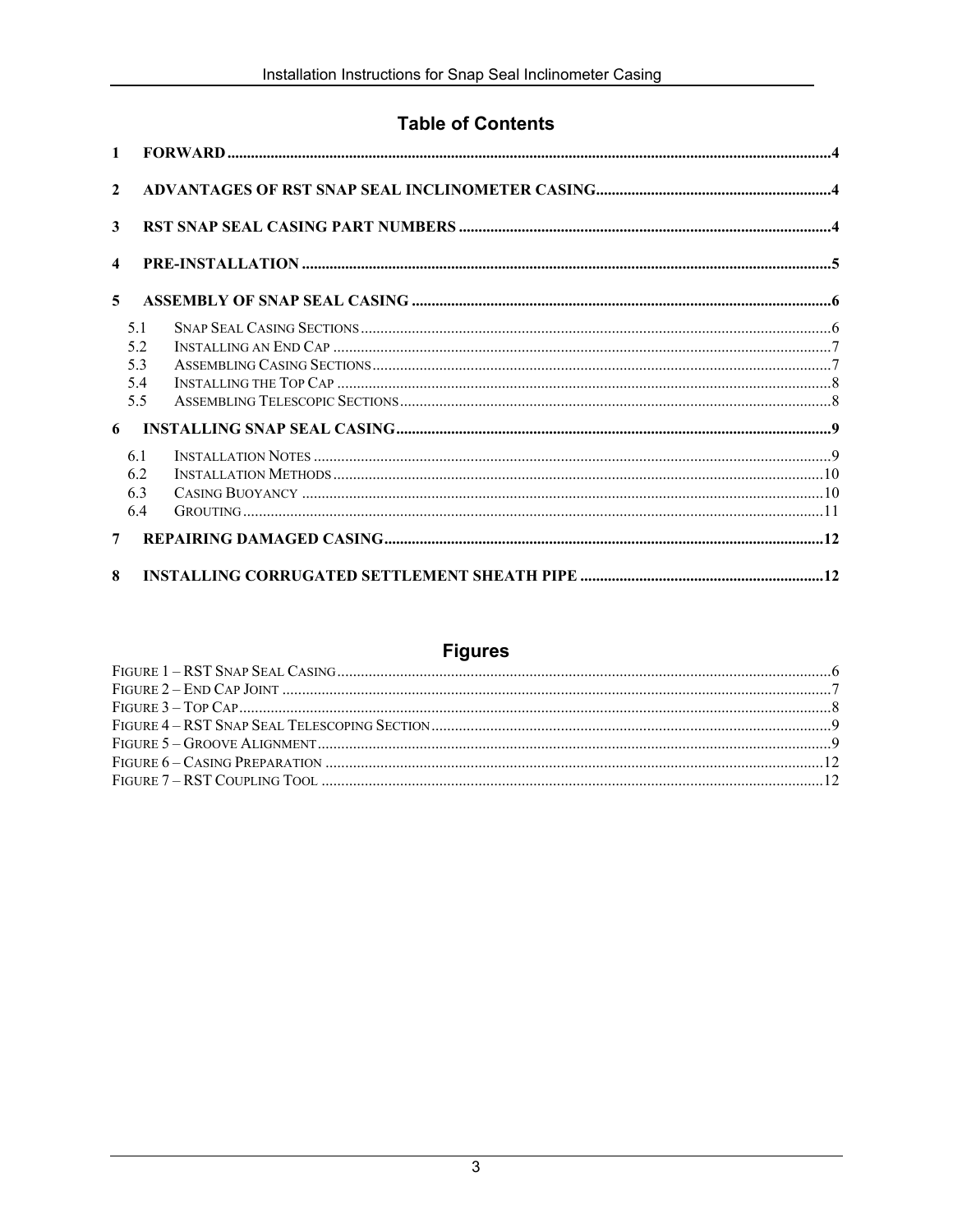## <span id="page-3-0"></span>**1 Forward**

Please note that these instructions are a general guideline for typical field practices, and may require modification to suit site-specific applications. This equipment should be installed, maintained, and operated by technically qualified personnel. Any errors or omissions in the installation, data or data interpretation, are not the responsibility of RST Instruments Ltd.

# **2 Advantages of RST Snap Seal Inclinometer Casing**

Traditional Inclinometer Casing installation methods dictate that screws or pop rivets must be utilized to hold the coupling in place until the ABS cement cures. The requirements for rivets are increased in deep boreholes.

Snap Seal is the *original O-ring sealed coupling system*, which does not require glue, pop rivets, screws or shear wires. This patented, innovated system allows casing sections to lock together while maintaining precise groove alignment and high collapse strength.

The Snap Seal system is flush coupled for ease of installation in hollow stem augers and casing advancers.

## **3 RST Snap Seal Casing Part Numbers**

| 70 mm (2.75 inch) Casing  | Part No.        |
|---------------------------|-----------------|
| 1.5 m Length              | ICSC-205M       |
| 3 m Length                | ICSC-210M       |
| 5 ft. Length              | <b>ICSC-205</b> |
| 10 ft. Length             | <b>ICSC-210</b> |
| Top Cap                   | ICC-2TC         |
| <b>Bottom Cap</b>         | ICSC-2BC        |
| Grout Cap                 | ICSC-2CP        |
| <b>Telescopic Section</b> | ICSC-2TS        |

| 85 mm (3.34 inch) Casing  | Part No.         |
|---------------------------|------------------|
| 1.5 m Length              | <b>ICSC-305M</b> |
| 3 m Length                | ICSC-310M        |
| 5 ft. Length              | <b>ICSC-305</b>  |
| 10 ft. Length             | <b>ICSC-310</b>  |
| Top Cap                   | ICC-3TC          |
| <b>Bottom Cap</b>         | ICSC-3BC         |
| Grout Cap                 | ICSC-3CP         |
| <b>Telescopic Section</b> | ICSC-3TS         |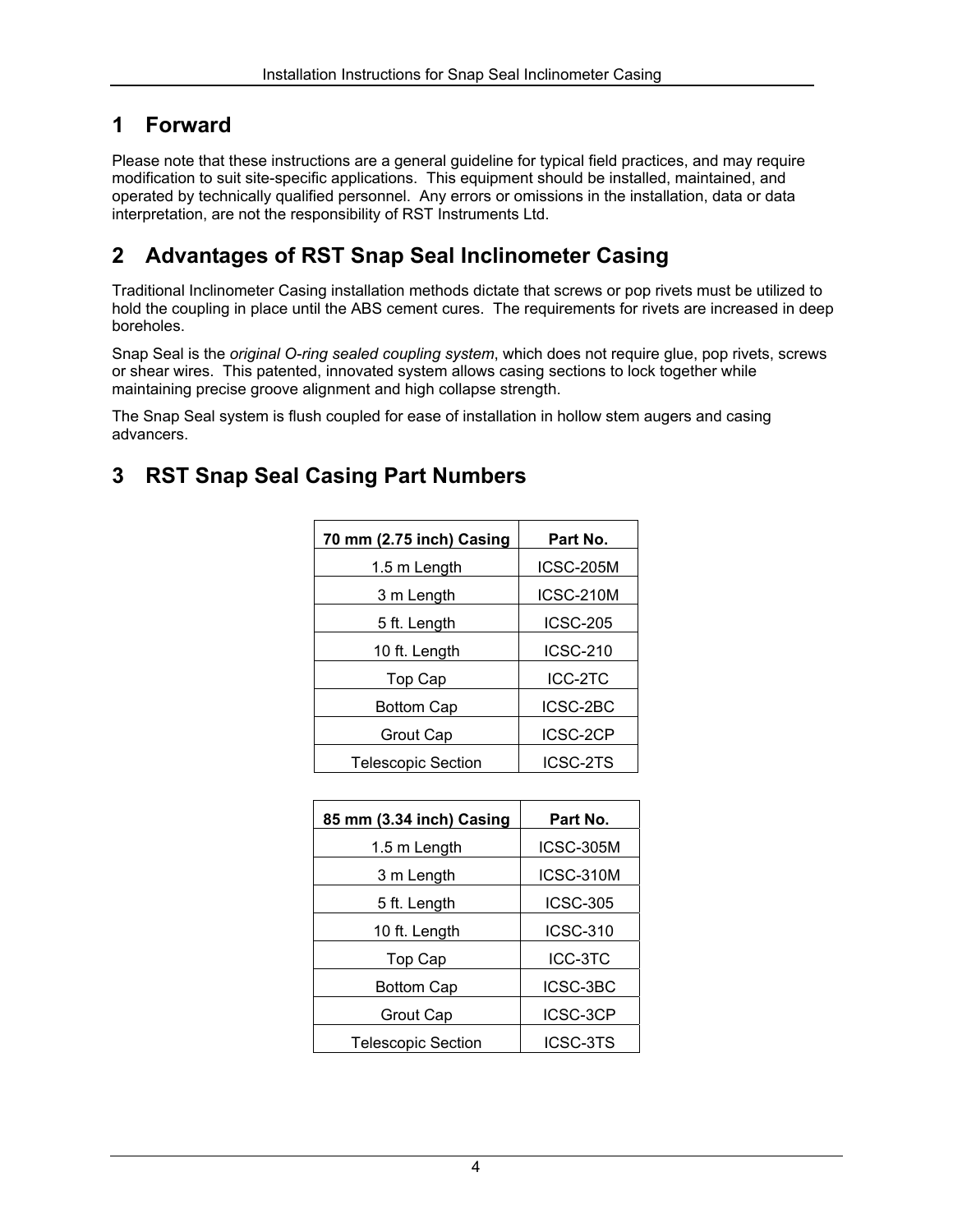# <span id="page-4-0"></span>**4 Pre-Installation**

Before beginning the installation, ensure that all equipment, accessories and spares are available:

- Casing and caps
- Spare bottom and top caps
- Spare casing length(s)
- Grout tremie line
- Grout valved bottom cap (if employing this method); c/w spare female grout valve
- Drill rods to weigh casing
- Safety line (if required)
- Clean water supply to ballast casing
- Repair Coupling and Alignment Tool (if required)
- Hand saw
- Casing collar protection (as required)
- Chain or casing clamps

Inspect casing lengths to insure that damage during transit has not occurred. Ensure that the inside of the casing is clean. To ensure the joint and casing interior will remain clean, only remove the protective end caps prior to installing the casing. Store the casing horizontally, fully supported, and out of the sunlight. Number each length, and assemble numerically to avoid errors, and to confirm correct depth.

#### **Do not assemble the casing prior to insertion in the borehole.**

Drill the borehole as vertical as possible, preferably within 1 degree. Flush the borehole clean, and verify that the borehole is fully open to the bottom.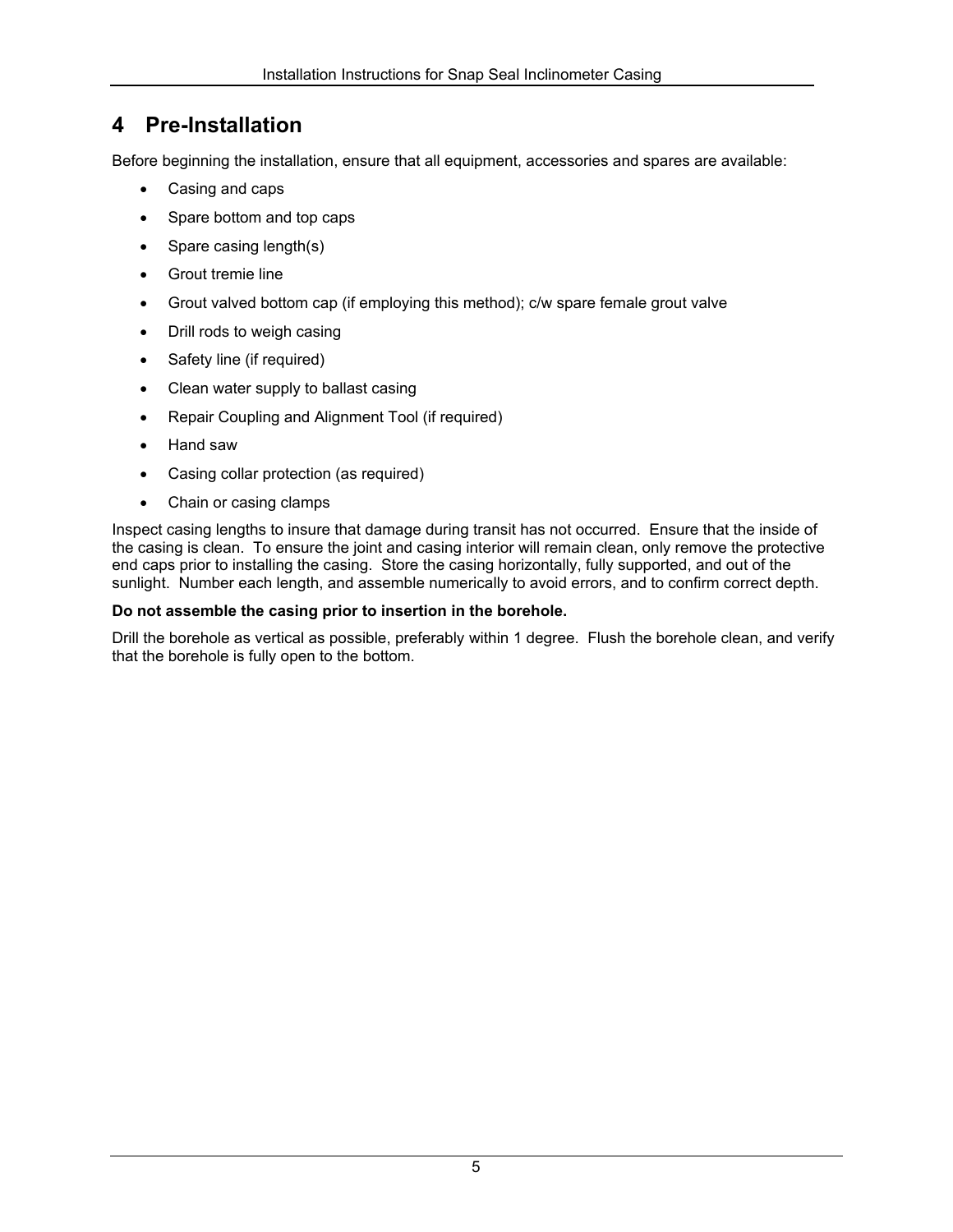# <span id="page-5-0"></span>**5 Assembly of Snap Seal Casing**

## **5.1 Snap Seal Casing Sections**

Each section of casing has a male end with an alignment key, and a lock ring, and a female end with a keyway, O-ring, and lock ring [\(Figure 1\)](#page-5-1). Casing is installed with the female end facing up. O-rings come greased from the factory, and are protected by a cap. In the field, remove the cap and ensure that that the O-ring is still greased. Take care to keep the casing ends clean to ensure a proper seal. Please note the female ends of the casing have three slots in them. These are stress relief cuts which facilitate the insertion of the male end of the subsequent casing section.

<span id="page-5-1"></span>

**Figure 1 – RST Snap Seal Casing**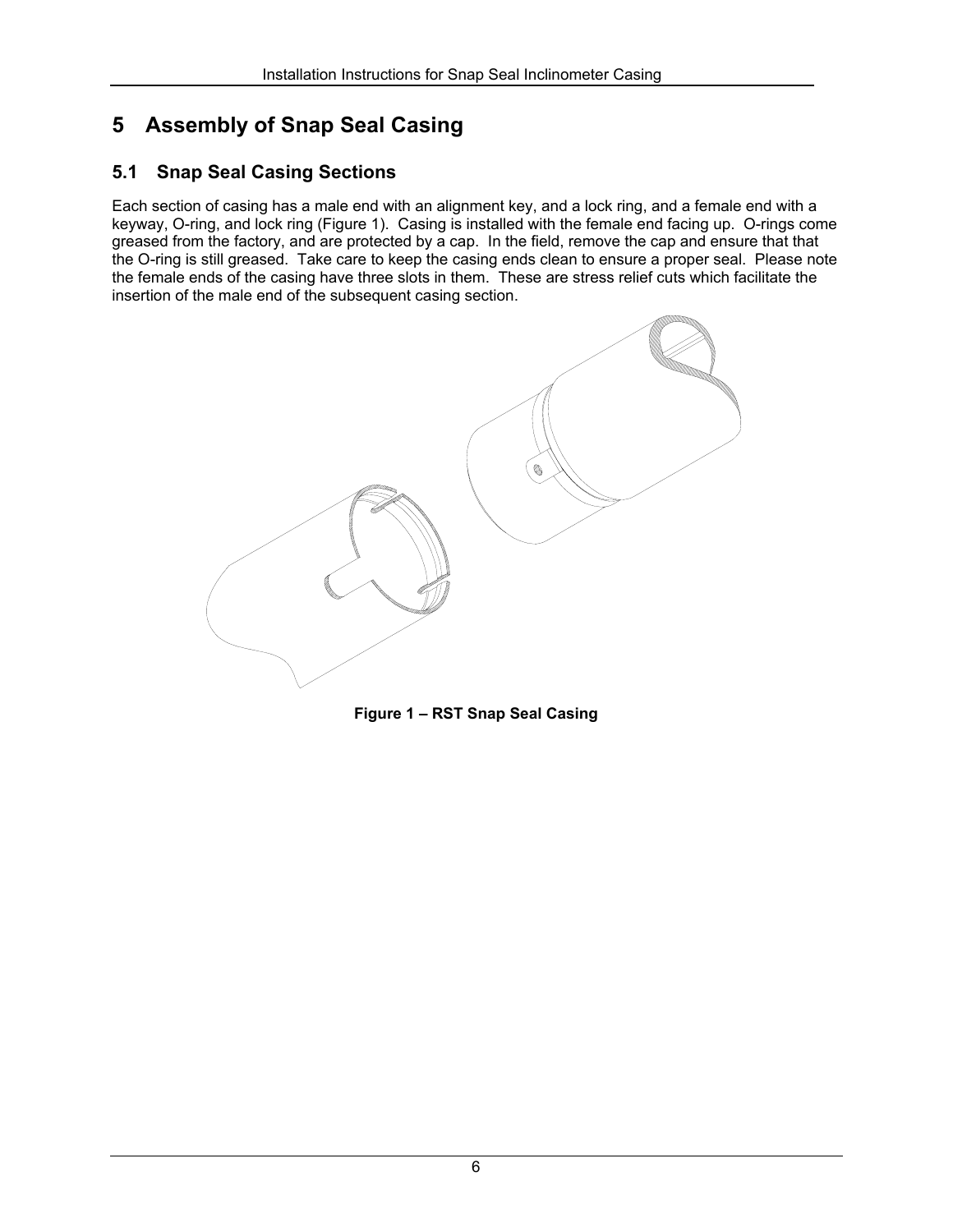## <span id="page-6-0"></span>**5.2 Installing an End Cap**

Before installing the first section of casing in the borehole, an end cap must be installed as indicated in [Figure](#page-6-1) 2.

<span id="page-6-1"></span>

**Figure 2 – End Cap Joint** 

Align the notch on the cap with the key on the casing. Slide the cap on to fully engage the notch and key (you will hear a "snap" as the lock ring is seated). Visually ensure proper assembly. Typically, a grout tube will be attached to the first section of casing. Additional grout tubes may be added during installation for multistage grouting. In some situations, a special grout cap will be required instead of the standard end cap. Installation is the same, except for the fact that the grout cap has a provision for a grout tube.

The casing, with attached cap, can then be lowered into the hole. If applicable, attach a safety line, and a grout tremie line.

## <span id="page-6-2"></span>**5.3 Assembling Casing Sections**

<span id="page-6-3"></span>Subsequent casing sections in a borehole should be assembled in the same manner as the end cap (described above). Remove the protective caps and check that the O-ring and lock ring are greased. Align the key and the keyway of the two sections. Push the sections together until the joint snaps closed. In some cases, the user may find it easier to push the sections together using a twisting motion. In each case, the alignment button should be aligned with the notch in the female end ([Figure 1\)](#page-5-1).

Some practitioners use a 2-inch wide waterproof duct tape over the joint. Just a single wrap of this tape will improve the lateral strength of the joint by more than 100% and in tension by 50%.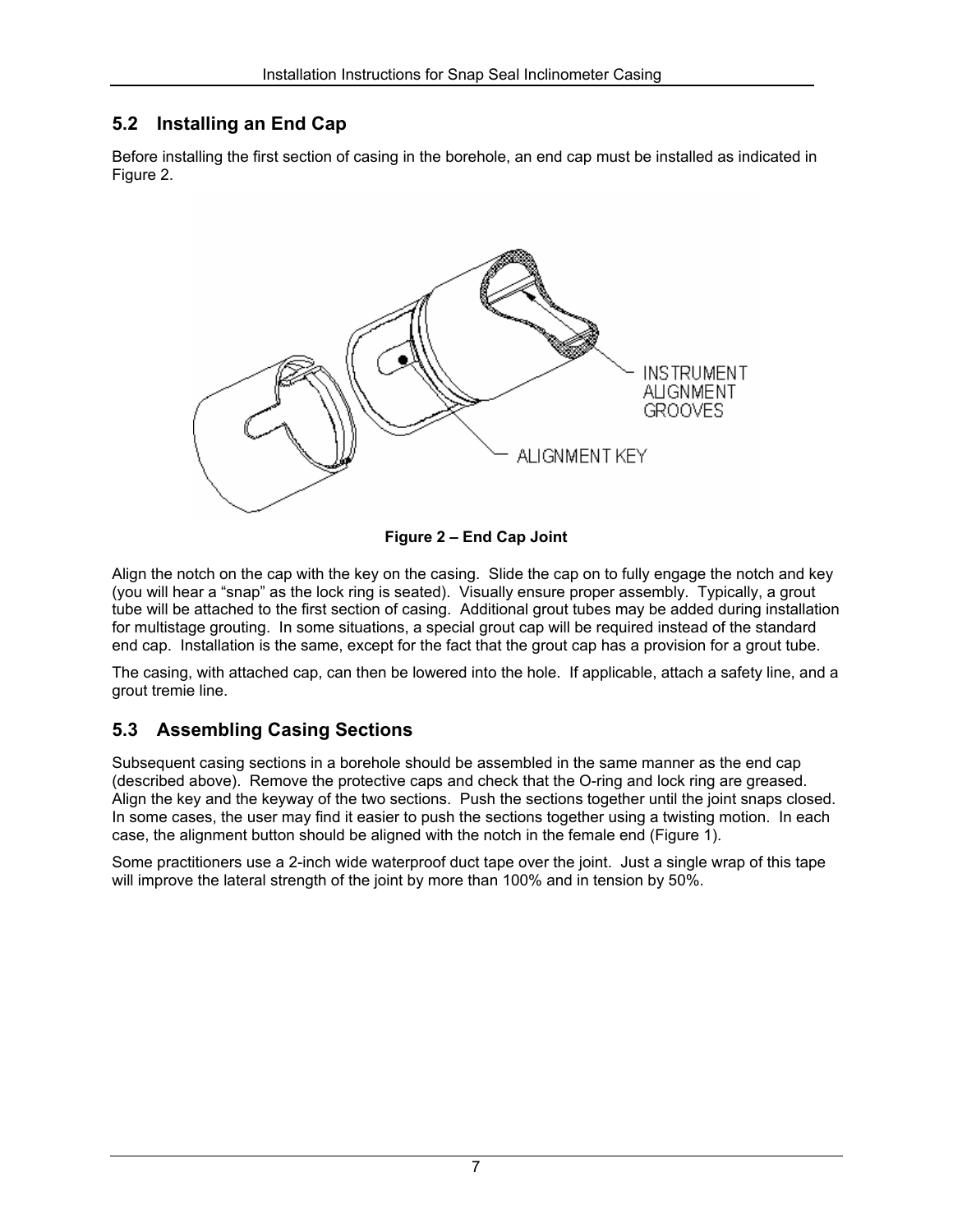### <span id="page-7-0"></span>**5.4 Installing the Top Cap**

After all the inclinometer sections have been installed, place a Top Slip Cap over the last piece of casing when finished and/or not in use. Do not cement into place. The cap is provided as a removable protective cover ([Figure 3\)](#page-7-1).

<span id="page-7-1"></span>

### **5.5 Assembling Telescopic Sections**

Each telescoping section is 2ft. (24") in length and allows for six inches of compression or extension [\(Figure 4\)](#page-8-1). Settlement sections may be inserted extended or collapsed, to accommodate the expected settlement/rebound. Typically, sections are shipped in the fully extended condition to accommodate settlement in the borehole. However, sections can be ordered in any configuration, depending on the site specific requirements. The telescopic section is equipped with Snap Seal ends, thus allowing it to be installed similar to a standard piece of casing (section [5.3\)](#page-6-2).

If the telescoping sections are equipped with settlement rings, then lower the sensor into the casing and record the initial readings for each settlement ring. Contact RST Instruments Ltd for more information on Settlement Monitoring Systems.

The moving joint of the section is sealed by two O-rings (one at either end). Each telescoping section contains four set-screws two on each side [\(Figure 4\)](#page-8-1), which are individually sealed with O-rings These screws are set in tracks which are blocked by a small web of ABS material. When sufficient force, >200lbs, is exerted on the casing (very small in a geotechnical setting), the material will break allowing the casing to compress (or extend). This design allows the telescopic section to bear the weight of the casing above it, and collapse under the force of ground settlement and/or rebound.

To prevent mis-tracking of the inclinometer probe as it passes through the telescoping section, the end of the grooves have a tapered "V-notch". This notch ensures that the wheels of the probe re-establish themselves in the correct track.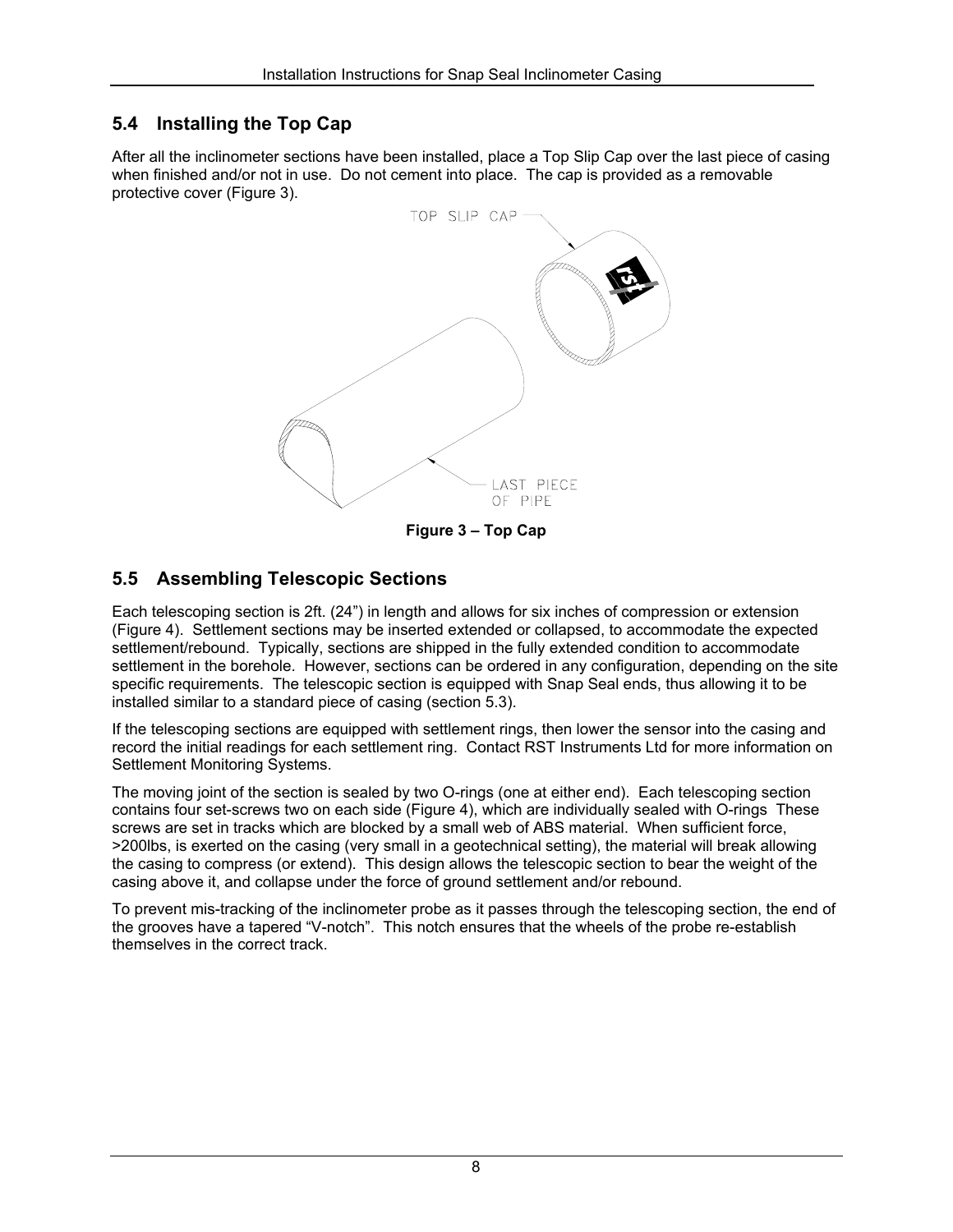<span id="page-8-1"></span><span id="page-8-0"></span>

**Figure 4 – RST Snap Seal Telescoping Section**

# **6 Installing Snap Seal Casing**

## **6.1 Installation Notes**

#### **Casing Storage**

Casing should be stored horizontally and supported evenly so that it does not warp or bend. Whenever possible, casing should be stored in the shade since prolonged exposure to the heat of direct sunlight can cause deformation.

#### **The Borehole**

Drill the borehole as vertical as possible, preferably within 1 degree. Flush the borehole clean, and verify that the borehole is fully open to the bottom. Check the depth of the borehole before you begin installing the casing. Also consider that grout valves or external weights may be required for deeper boreholes.

#### **Groove Alignment**

It is important to have one set of grooves oriented down slope, in the direction of expected movement. If the direction cannot be determined, orient North/South. **Alignment must be maintained throughout the installation, to avoid introducing torsion to the casing, thereby causing spiraling of the grooves. Never push the casing from the top or twist the casing during installation.** 



**Figure 5 – Groove Alignment**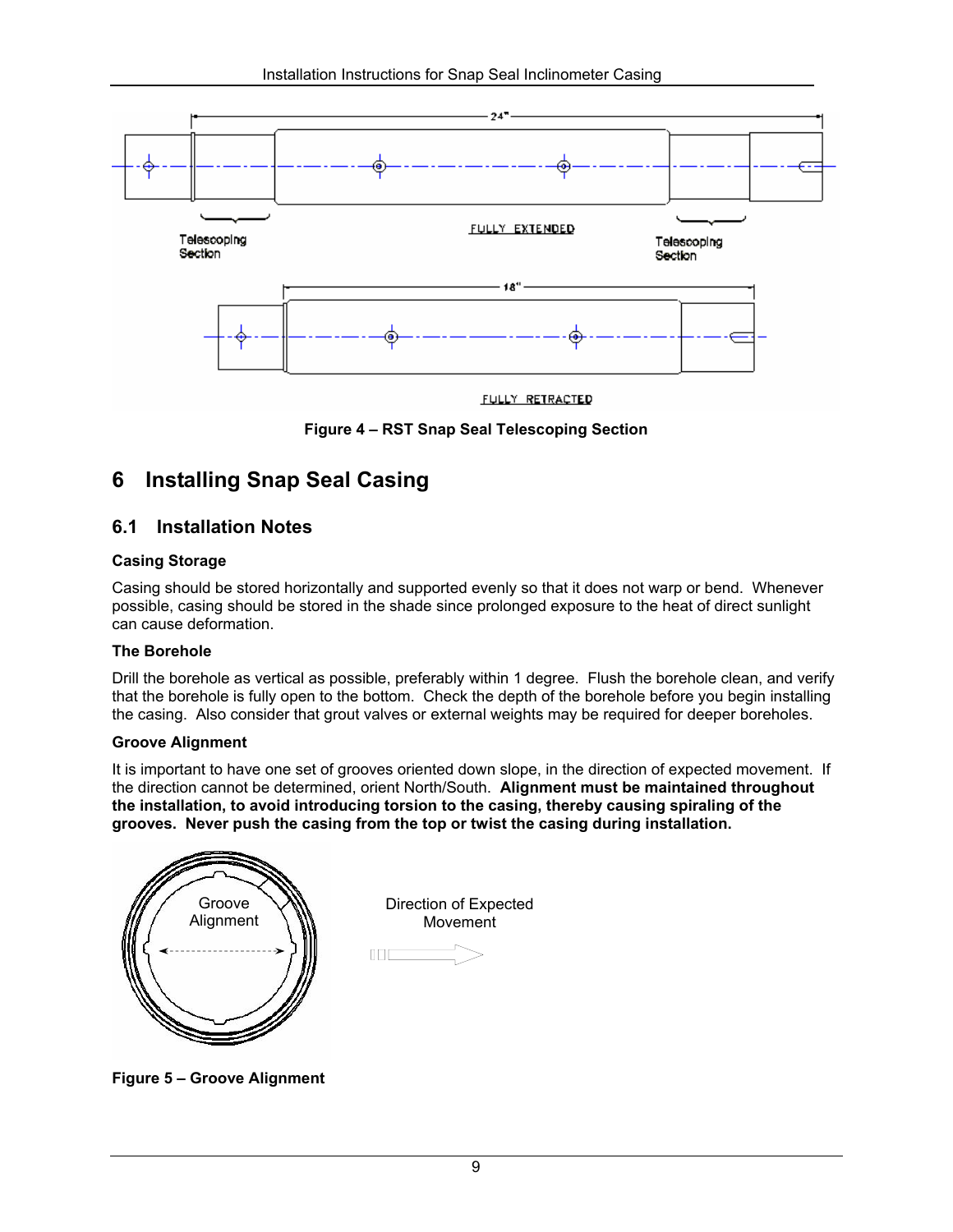### <span id="page-9-0"></span>**6.2 Installation Methods**

#### **Pipe Clamp Method**

This method involves using pipe clamps to hold the casing at the borehole collar while you add the next section of casing. Two pipe clamps are needed. In dry boreholes or in situations where down-hole problems seem likely, rig a safety line to provide extra security and a way to retrieve the casing if necessary.

- 1 Install an end cap on the first section of casing (section [5.2\)](#page-6-3).
- 2 Attach one clamp to the top of the first section of casing. Lower the casing into the borehole until the clamp rests on the borehole collar.
- 3 Attach a second clamp to the top of the next section of pipe. Connect the two sections according to the instructions outlined in section [5.3.](#page-6-2) Remove the first clamp and lower the section into the borehole.

Repeat steps 2 and 3 until installation is complete. When to depth, verify the alignment of the grooves by running a dummy probe to the hole bottom. If the probe will not pass, jumps track, or returns in another set of grooves, pull the casing and rectify the problem.

In deep boreholes, it is advantageous to use a safety line to restrain the casing during installation. This can be used in conjunction with the casing clamps to lower the casing a controlled rate. Note that using the safety line *by itself* may induce spiraling due to the spiral lay of the rope, and is not recommended.

### **6.3 Casing Buoyancy**

If the borehole is filled with water or mud, ballasting the casing with clean water can neutralize the casings' buoyancy. Exercise caution with this technique, as in dry boreholes, the differential pressure caused by the head of water may cause the casing to fail.

Casing also becomes buoyant during the process of grouting the borehole. The two following methods can be used to prevent the casing from floating out of the borehole during grouting:

- 1 Drill rods may be inserted inside the casing to hold the string from the bottom.
- 2 The bottom of the casing may be anchored in grout, then the balance of the borehole grouted.

#### **Note**

Applying a down-force to the top of the casing will likely distort the casing profile. Never use the drilling rig as a reaction force, or wedge the collar of the borehole. This will cause the casing to assume a large radius bend, making readings virtually useless.

In many cases, it is standard practice to attach a weight to the bottom of the casing to counteract the buoyancy effects of the casing. In situations where the casing is being inserted into a freshly grouted borehole, these buoyancy forces can be significantly large. RST cautions against using too large of a weight as it may fail the joint on the bottom cap or elsewhere in the casing.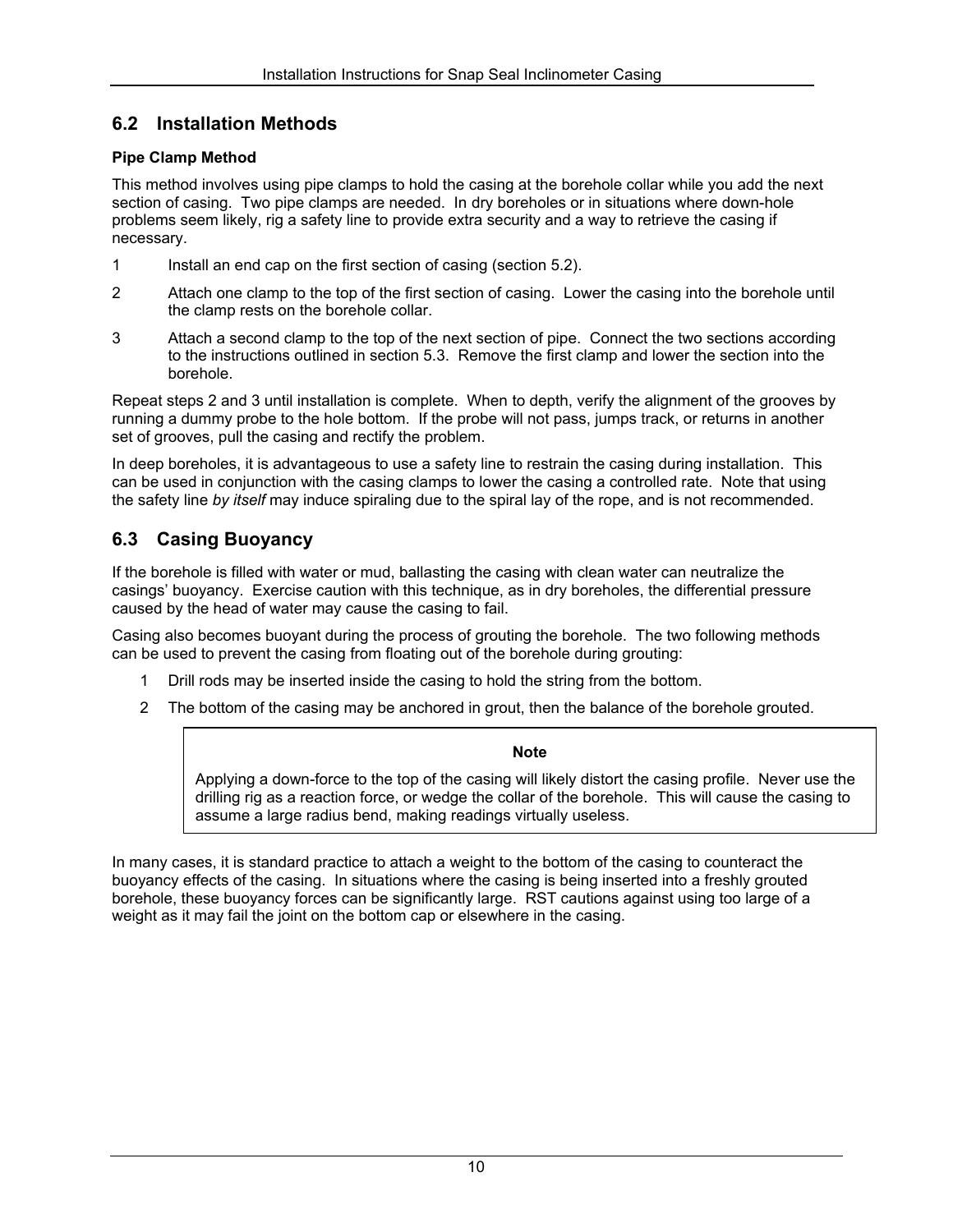## <span id="page-10-0"></span>**6.4 Grouting**

Properly mixed grout must be thin enough to pump, but thick enough to set in a reasonable amount of time. Ensure that the grout is free of lumps. If the mixture is too watery, it will shrink excessively, leaving the upper portion of the borehole un-grouted. Also, avoid the use of grouts that cure at high temperature since these may damage the casing.

Begin to tremie in grout as directed by the engineer. Grouting, via a high shear filtered grouting machine is recommended to avoid problems with lumps obstructing the tube.

Observe the water meniscus in the casing as an indication of casing collapse, or grout ingress (i.e. if the water in the casing rises, grout ingress can be assumed). Ensure that differential pressures are kept to a minimum, as the casing will collapse at 240 PSI differential.

Deeper boreholes will require a stage grouting procedure, with appropriate stages dependant on borehole water level, grout density, grout pump type, etc.

#### **Note**

Proper grouting of inclinometer casing is crucial to a successful inclinometer installation. The onsite engineer is required to have experience and can work with the drill crew on the proper mixture for the grout. Grout consistency is very important to ensure proper curing and to avoid separation of the solids and water. Grout must also have the proper viscosity which will enable it to be pumped easily.

In summary, grouting needs to be performed by experienced personnel, site conditions vary to the extent that each inclinometer installation is unique. Good judgment by on-site personnel and previous experience is the key to a successful installation.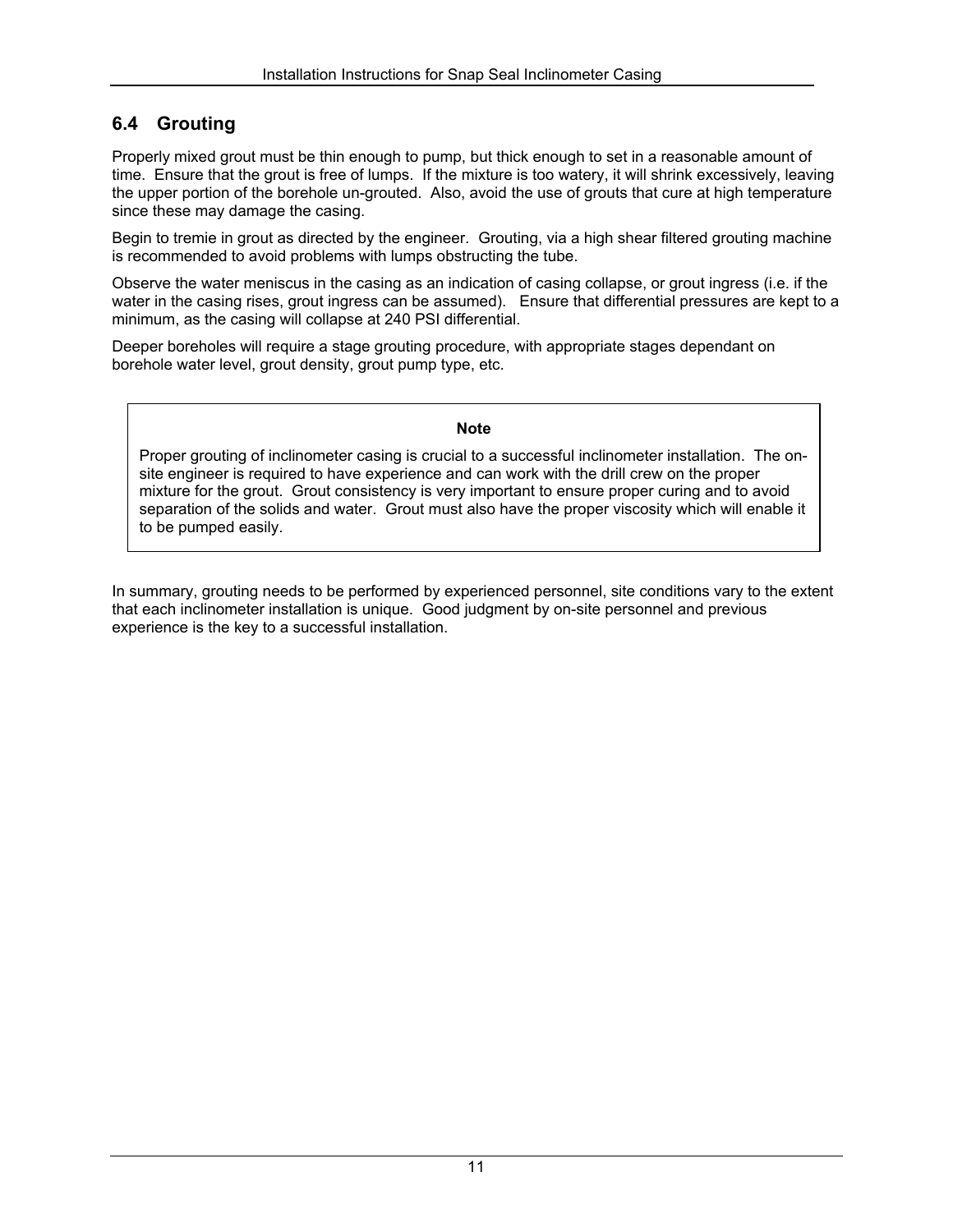# <span id="page-11-0"></span>**7 Repairing Damaged Casing**

Damaged Snap Seal Casing can be repaired using RST repair couplings. Most of the time, casing becomes damaged near the top of the borehole due to movement of heavy equipment etc. In any case, the damaged portion of the casing needs to be removed.

- 1. Cut off the damaged portion of the casing using a hacksaw. Be sure to make this cut as square as possible. Remove all burrs.
- 2. Apply ABS 771 Cement to the inclinometer casing [\(Figure 6\)](#page-11-1). The repair coupler will slide over top and the alignment tool will be used.



<span id="page-11-1"></span>**Figure 6 – Casing Preparation** 

3. Slide the RST repair coupling onto the casing and align the grooves using the RST Coupling Tool [\(Figure 7\)](#page-11-2). Allow the cement to cure, according to the directions on the label.

<span id="page-11-2"></span>

**Figure 7 – RST Coupling Tool** 

4. Install the next section of Snap Seal casing as usual (section [5.3\)](#page-6-2). Ensure that the keys and keyways are aligned.

## **8 Installing Corrugated Settlement Sheath Pipe**

Another option to using Telescopic Sections is the use of Corrugated Settlement Sheath Pipe. This allows the inclinometer casing to remain in a static position while the ground moves around it. Settlement can thus be observed at the collar of the borehole. For example, if the ground settles, the casing will be observed to extend farther out of the ground than previously.